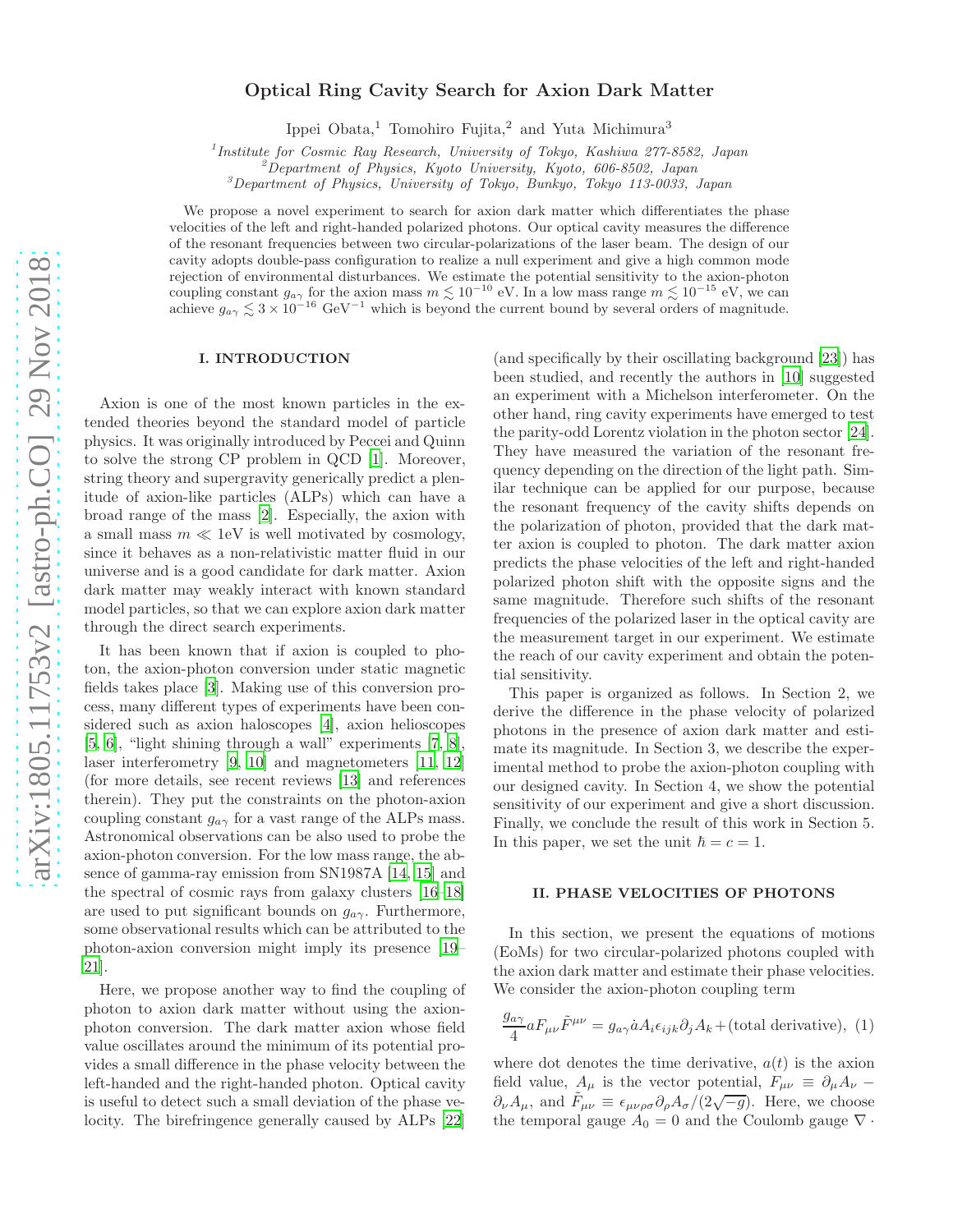$A = 0$ . Then the EoM for gauge field reads

$$
\ddot{A}_i - \nabla^2 A_i + g_{a\gamma} \dot{a} \epsilon_{ijk} \partial_j A_k = 0.
$$
 (2)

The present background axion field is written as

$$
a(t) = a_0 \cos(mt + \delta_\tau(t)), \qquad (3)
$$

with its constant amplitude  $a_0$ , its mass m and a phase factor  $\delta_{\tau}(t)$ . In this experiment, we search for the axion dark matter with the mass  $m \leq 10^{-10}$ eV and the corresponding frequency  $f$  is given by

$$
f = \frac{m}{2\pi} \simeq 2.4 \,\text{Hz} \left( \frac{m}{10^{-14} \text{eV}} \right) \,. \tag{4}
$$

The phase factor  $\delta_{\tau}$  can be assumed to be a constant value within the coherence timescale of dark matter  $\tau$ .

We decompose  $A_i$  into two helicity modes with wave number  $k$  :

$$
A_i(t, \mathbf{x}) = \sum_{\lambda = \pm} \int \frac{\mathrm{d}^3 k}{(2\pi)^3} A_{\mathbf{k}}^{\lambda}(t) e_i^{\lambda}(\hat{\mathbf{k}}) e^{i\mathbf{k} \cdot \mathbf{x}}, \qquad (5)
$$

where  $e_i^{\lambda}(\hat{\mathbf{k}}) = e_i^{\lambda *}(-\hat{\mathbf{k}})$  is the circular polarization vector which obeys  $e_i^{\lambda}(\hat{k})e_i^{*\lambda'}$  $\epsilon^{* \lambda^{'}}_i(\hat{\boldsymbol{k}}) \; = \; \delta^{\lambda^{\prime} \lambda}, \; \mathrm{and} \; \, \epsilon_{ijm} k_j e^{\pm}_m(\hat{\boldsymbol{k}}) \; = \; \;$  $\pm k e_i^{\pm}(\hat{k})$ . Then one finds EoMs for the two polarization modes as

$$
\ddot{A}_k^{\pm} + \omega_{\pm}^2 A_k^{\pm} = 0, \qquad (6)
$$

with

<span id="page-1-0"></span>
$$
\omega_{\pm}^2 \equiv k^2 \left( 1 \pm \frac{g_{a\gamma} a_0 m}{k} \sin(m t + \delta_\tau) \right) . \tag{7}
$$

From [\(7\)](#page-1-0), we obtain their phase velocities as

$$
c_{\pm} \equiv \frac{\omega_{\pm}}{k} = \left(1 \pm \frac{g_{a\gamma}a_0m}{k}\sin(mt + \delta_{\tau})\right)^{1/2}, \quad (8)
$$

and define their difference as  $\delta c \equiv |c_+ - c_-|$ . The tiny coupling  $g_{a\gamma}$  allows us to approximate  $\delta c$  by

$$
\delta c \simeq \frac{g_{a\gamma} a_0 m}{k} \sin(m t + \delta_\tau) \equiv \delta c_0 \sin(m t + \delta_\tau). \tag{9}
$$

Assuming the laser light with the wavelength  $\lambda = 2\pi/k =$ 1550 nm, we can estimate

$$
\delta c_0 \simeq 3 \times 10^{-24} \left( \frac{g_{a\gamma}}{10^{-12} \text{ GeV}^{-1}} \right),
$$
\n(10)

where we used the present energy density of the axion dark matter,  $\rho_a = m^2 a_0^2 / 2 \simeq 0.3 \text{ GeV/cm}^3$ .

## III. SEARCH FOR AXION DARK MATTER USING OPTICAL RING CAVITY

In this section, we describe our experiment to detect  $\delta c$  caused by the axion dark matter. The set up of our



<span id="page-1-1"></span>FIG. 1: The layout of our double-pass bow-tie cavity. The left-handed beam (solid line) is injected to the resonant cavity, while the transmit beam reflected by the mirror on the far right goes to the cavity as the right-handed beam (dashed line). The photodetector A is used to lock the laser frequency at the resonant frequency for the injected beam from the left, and the photodetector B monitors the modulation of the resonant frequency difference of two optical paths from the beam coming from the right.

experiment is schematically illustrated in Figure [1.](#page-1-1) First, a laser beam which is circularly polarized by a 1/4 waveplate enters our bow-tie cavity. For the illustrative purpose, let us assume the incident beam has the left-handed polarization. The incident beam to the cavity is partially reflected by the input mirror and goes to the photodetector A, while the other part enters the cavity. Since the reflection off of a mirror flips the circular-polarization of photon, the beam changes its polarization each time it is reflected by a mirror. It should be noted that the beam that enters the cavity from the left has the right-handed polarization most of the time, because the bow-tie optical path is stretched in the longitudinal direction. It eventually goes to either the photodetector A or the mirror on the far right. The beam which is reflected from the mirror on the far right is partially reflected into the photodetector B or re-enters the cavity. Then it has the left-handed polarization most of the time while traveling inside the cavity in the opposite direction. Finally some part of the beam goes into the photodetector B.

From each photodetector, we can obtain the signal which is proportional to the frequency difference between the laser frequency and the cavity resonant frequency using, for example, Pound-Drever-Hall method [25]. Using this error signal taken by the photodetector A, the incident laser frequency is stabilized to the resonance of the (almost) right-handed polarized beam. We can also obtain the second error signal from the photodetector B, which is proportional to the resonant frequency dif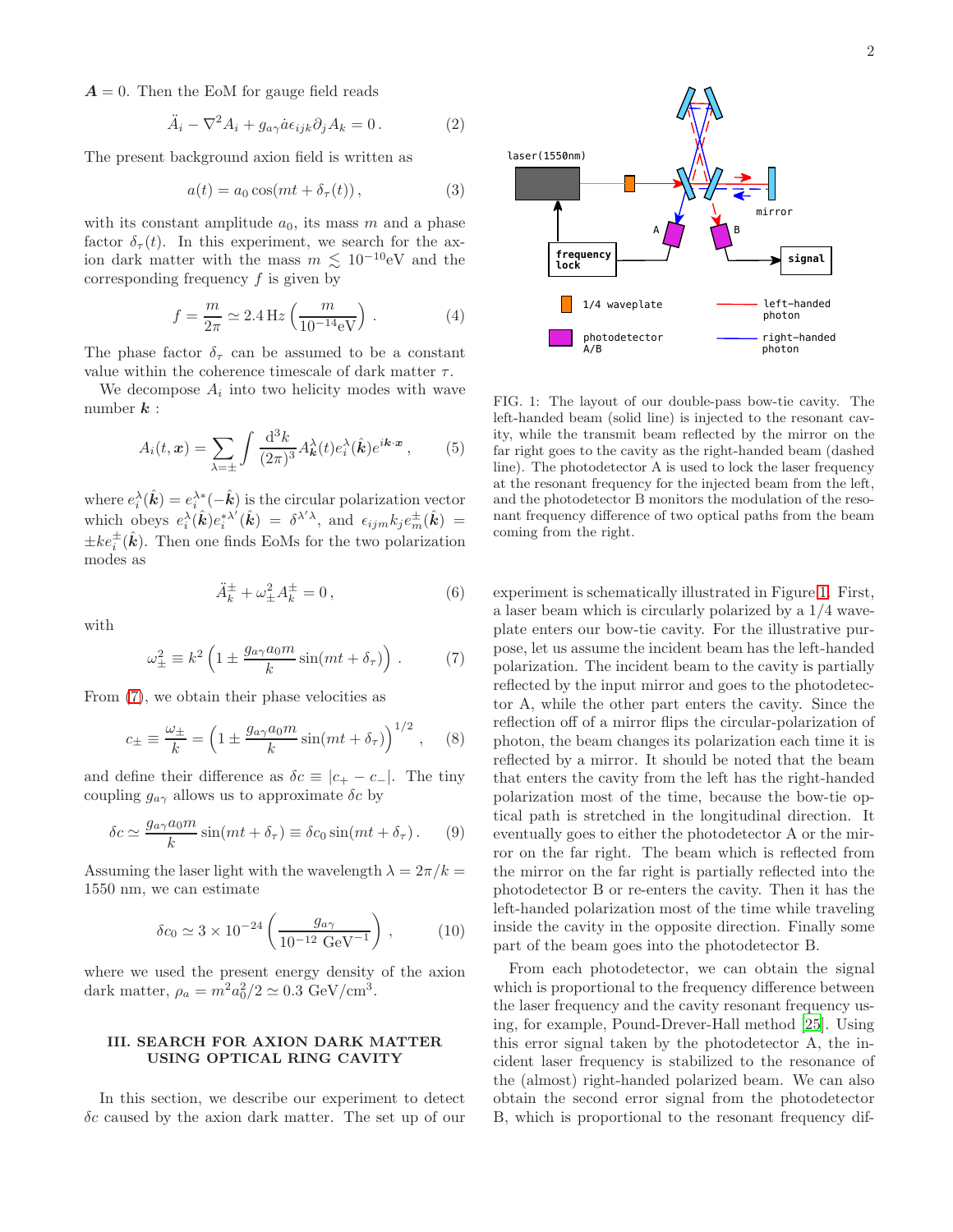ference between (almost) left-handed and right-handed beams. Without the phase velocity modulation  $\delta c$  given by the axion dark matter, the resonant frequency would not depend on the circular-polarizations. Therefore our setup works as a null-experiment sensitive to the axionphoton coupling.

The bow-tie configuration of our optical cavity cancels the Sagnac effect from, for example, the spin of Earth [\[26](#page-4-11)]. Most of the environmental noises are also cancelled due to the double-pass configuration [\[27\]](#page-4-12), because the second error signal observes only the difference in the resonant frequency between the two counter-propagating optical paths in the cavity and their common fluctuations become irrelevant. The difference of the resonant frequencies between the two optical paths is given by

<span id="page-2-0"></span>
$$
\frac{\delta \nu}{\nu} = \frac{\delta c}{c} = 3 \times 10^{-24} \left( \frac{g_{a\gamma}}{10^{-12} \text{ GeV}^{-1}} \right) \sin(mt + \delta_{\tau}), \tag{11}
$$

and hence the second error signal is expected to be oscillating. This oscillatory behavior is advantageous for the signal extraction.

### IV. SENSITIVITY TO THE AXION-PHOTON COUPLING

In this section, we calculate the sensitivity of our experiment to the axion-photon coupling constant. By virtue of the double-pass configuration, most of the noises from the environmental disturbance are in principle cancelled out by the common mode rejection. Then the primary source of noise is the quantum shot noise. Onesided spectrum of the shot noise of an optical ring cavity is written as [\[28\]](#page-4-13)

<span id="page-2-2"></span>
$$
\sqrt{S_{\text{shot}}} = \sqrt{\frac{\lambda}{4\pi P} \left(\frac{1}{t_r^2} + \omega^2\right)} \,, \tag{12}
$$

where  $\lambda$  is the laser wavelength,  $P$  is the input power, and  $\omega$  is the angular frequency which is the axion mass  $m$  in our case. Note that the quantum radiation pressure noise is cancelled out by our double-pass configuration. Averaged round-trip time  $t_r$  is

$$
t_r = \frac{L\mathcal{F}}{\pi},\tag{13}
$$

where  $L$  is the cavity round-trip length and  $\mathcal F$  is the finesse.

If our measurement is limited by the shot noise, the signal-to-noise ratio (SNR) improves with the measurement time T as

$$
(\text{SNR}) = \frac{\sqrt{T}}{2\sqrt{S_{\text{shot}}}} \frac{\delta c_0}{c}
$$
 (14)

as long as the axion oscillation is coherent for  $T \leq \tau$ . The axion dark matter can be regarded to show a coherent



<span id="page-2-1"></span>FIG. 2: The sensitivity curves for the axion-photon coupling constant  $g_{a\gamma}$  with respect to the axion mass m. The solid blue (red) line shows the sensitivity of our experiment  $(L, F, P) =$  $(1(10)$  m,  $10^4(10^6)$ ,  $10^2(10^2)$  W). The gray band represents the current limit from CAST [\[5\]](#page-3-4). The dashed black lines are the prospected limits of IAXO [\[6](#page-3-5)] and ALPS-II [\[7](#page-3-6)] missions. The dashed turquoise blue and purple lines show the proposed reaches of axion optical interferometer suggested in [\[10](#page-3-9)] and ABRACADABRA magnetometer [\[12](#page-4-0)]. The orange and pink bands denote the astrophysical constraints from the cosmic ray observations of SN1987A [\[15](#page-4-3)] and radio galaxy M87 [\[17\]](#page-4-14).

oscillation and  $\delta_{\tau}$  in [\(11\)](#page-2-0) is constant within the coherent time scale  $\tau = 2\pi/(mv^2)$ . Since the local velocity of dark matter v is around  $10^{-3}$ ,  $\tau$  is roughly estimated as

$$
\tau \sim 1 \,\text{year} \left( \frac{10^{-16} \text{eV}}{m} \right) \,. \tag{15}
$$

When the measurement time becomes longer than this coherence time  $T > \tau$ , the phase  $\delta_{\tau}$  is not constant any more and  $\delta_{\tau}$  behaves as a random variable staying constant for each period of  $\tau$ . As a consequence, the growth of the SNR with the measurement time changes as [\[29](#page-4-15)]

$$
(\text{SNR}) = \frac{(T\tau)^{1/4}}{2\sqrt{S_{\text{shot}}}} \frac{\delta c_0}{c}.
$$
 (16)

Therefore the sensitivity to  $\delta c_0/c$  is limited by

$$
\frac{\delta c_0}{c} \lesssim \begin{cases} \frac{2}{\sqrt{T}} \sqrt{S_{\text{shot}}} & (T \lesssim \tau) \\ \frac{2}{(T\tau)^{1/4}} \sqrt{S_{\text{shot}}} & (T \gtrsim \tau) \end{cases} (17)
$$

It can be translated into the sensitivity to  $g_{a\gamma}$  as

$$
g_{a\gamma} \lesssim \begin{cases} 10^{12} \sqrt{\frac{S_{\text{shot}}}{T}} \left[ 1/\text{GeV} \right] & (T \lesssim \tau) \\ 10^{12} \sqrt{\frac{S_{\text{shot}}}{(T\tau)^{1/2}}} \left[ 1/\text{GeV} \right] & (T \gtrsim \tau) \end{cases} (18)
$$

Figure [2](#page-2-1) shows the sensitivity of our experiment to the axion-photon coupling constant for different configurations. Here we set  $\lambda = 1550$  nm and assumed  $T =$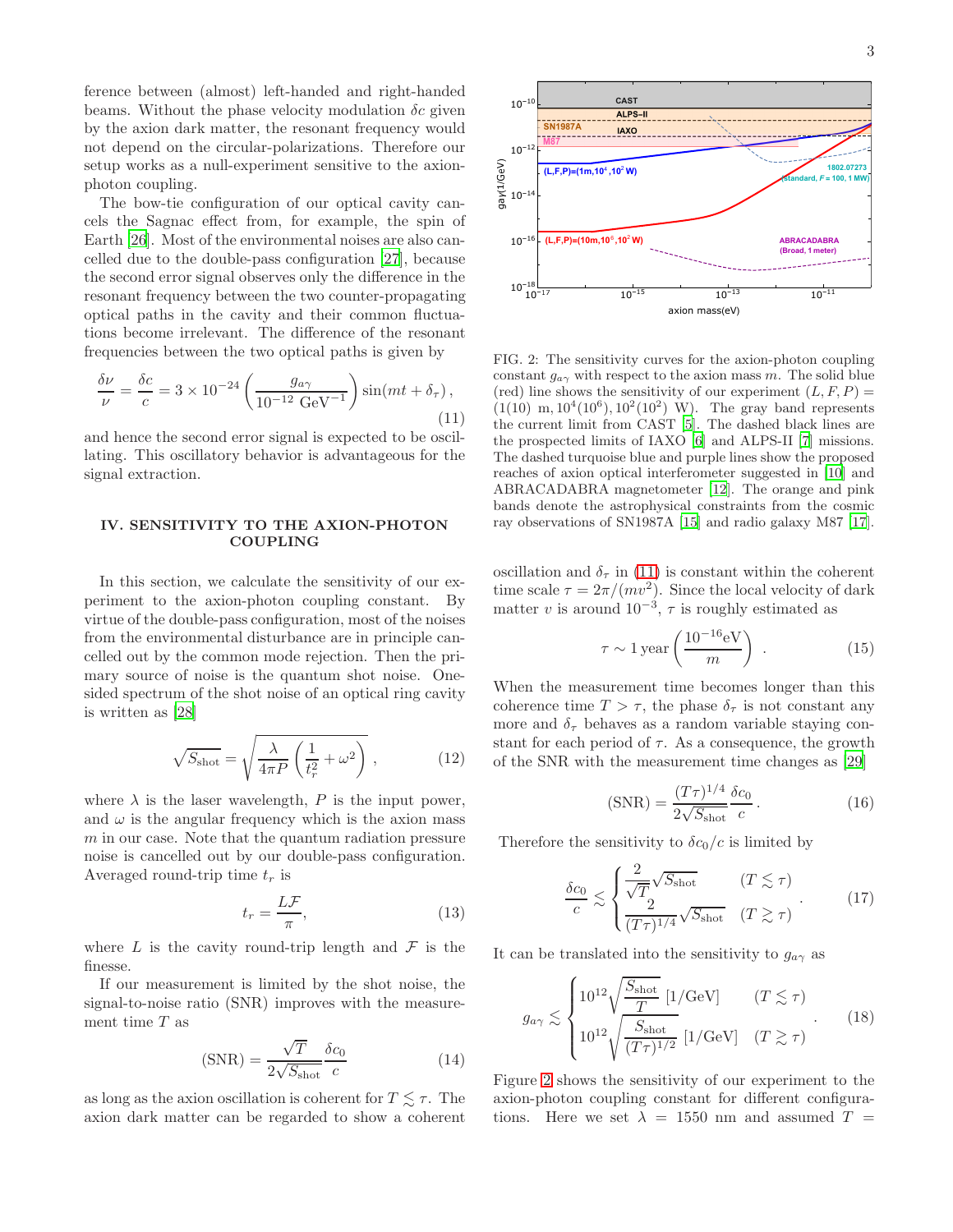1 year =  $3 \times 10^7$  sec. With feasible parameters we can achieve a sensitivity level  $g_{a\gamma} \simeq 3 \times 10^{-13} \text{ GeV}^{-1}$  for  $m \lesssim 10^{-16}$  eV, which is below the current constraints from axion helioscope experiments, SN1987A and Chandra X-ray observations. Moreover, with more optimistic parameters, our cavity can reach  $g_{a\gamma} \simeq 3 \times 10^{-16} \text{ GeV}^{-1}$ for  $m \leq 10^{-16}$  eV which will be the best sensitivity among the proposed axion search experiments in this mass range.

Our optical cavity is made critically-coupled so that most of the beam is transmitted and reflected beam power impinging on the photodiode is minimized. This allows the shot noise limited detection at 100 W input power with current technology.

We note here that various technical noises at low frequency should be further investigated to determine the sensitivity for lower mass range of the axion. Technical noises could be higher than the shot noise especially at low frequencies since technical noises are usually smaller at higher frequencies, and shot noise degrades proportional to frequency above cavity pole (see Eq. $(12)$ ). One of the largest technical noises comes from mirror vibration. The vibration noise can be estimated with

$$
\sqrt{S_{\rm vib}} = \omega^2 A \gamma_{\rm CMRR} \sqrt{S_{\rm seis}} \,, \tag{19}
$$

where A is the vibration sensitivity,  $\gamma_{\text{CMRR}}$  is the common-mode rejection ratio, and  $\sqrt{S_{\text{seis}}}$  is the ground vibration spectrum. Assuming values from cutting-edge technologies,  $A = 10^{-12} / (m/s^2)$ ,  $\gamma_{\text{CMRR}} = 10^{-4}$  and  $\sqrt{S_{\text{seis}}} = 10^{-9} / f^2$  m/ $\sqrt{Hz}$ , we get  $\sqrt{S_{\text{vib}}} = 4 \times 10^{-24}$ . This is comparable to the shot noise level below the cavity pole in optimistic cavity parameter case, and reasonable vibration attenuation system would be necessary.

Furthermore, it would be interesting to consider a optical cavity which is sensitive to the axion-photon coupling at higher frequencies, because our cavity does not have much sensitivity at larger mass region  $m \gtrsim 10^{-10}$  eV. We leave these issues for future work.

#### V. CONCLUSION

In this letter, we proposed a novel experiment to probe the coupling of the axion dark matter to photon with a resonant cavity. We consider the double-pass cavity which aims to detect the difference in the resonant frequencies of the laser beam with the two circularpolarizations. Due to the oscillation of the axion dark matter, the resonant frequencies are expected to periodically change in time and we can extract the signal from the irreducible noises. The sensitivity curve is in principle determined only by quantum shot noise by virtue of the double-pass configuration and hence we can achieve the great sensitivity level for the detection of the axionphoton coupling constant. In the concrete estimation of the sensitivity, we adopted two sets of parameters, feasible one and optimistic one. We have demonstrated that both of them can reach sensitivities beyond the current constraints by several orders of magnitude.

#### ACKNOWLEDGEMENT

We would like to thank Masaki Ando, Takahiro Tanaka, Hideyuki Tagoshi and Arata Aoki for fruitful discussion and comments. In this work, YM and TF are supported by the JSPS Grant-in-Aid for Scientific Research (B) No. 18H01224 and Grant-in-Aid for JSPS Research Fellow No. 17J09103, respectively.

- <span id="page-3-0"></span>[1] R. D. Peccei and H. R. Quinn, Phys. Rev. Lett. 38, 1440 (1977).
- <span id="page-3-1"></span>[2] P. Svrcek and E. Witten, JHEP 0606, 051 (2006) [\[hep-th/0605206\]](http://arxiv.org/abs/hep-th/0605206); A. Arvanitaki, S. Dimopoulos, S. Dubovsky, N. Kaloper and J. March-Russell, Phys. Rev. D 81, 123530 (2010) [\[arXiv:0905.4720](http://arxiv.org/abs/0905.4720) [hep-th]].
- <span id="page-3-2"></span>[3] P. Sikivie, Phys. Rev. Lett. 51, 1415 (1983) Erratum: [Phys. Rev. Lett. 52, 695 (1984)]; G. Raffelt and L. Stodolsky, Phys. Rev. D 37, 1237 (1988).
- <span id="page-3-3"></span>[4] C. Hagmann et al. [ADMX Collaboration], Phys. Rev. Lett. 80, 2043 (1998) [\[astro-ph/9801286\]](http://arxiv.org/abs/astro-ph/9801286); S. Moriyama, M. Minowa, T. Namba, Y. Inoue, Y. Takasu and A. Yamamoto, Phys. Lett. B 434, 147 (1998) [\[hep-ex/9805026\]](http://arxiv.org/abs/hep-ex/9805026); T. M. Shokair et al., Int. J. Mod. Phys. A 29, 1443004 (2014) [\[arXiv:1405.3685](http://arxiv.org/abs/1405.3685) [physics.insdet]]; B. T. McAllister, G. Flower, E. N. Ivanov, M. Goryachev, J. Bourhill and M. E. Tobar, Phys. Dark Univ. 18, 67 (2017) [\[arXiv:1706.00209](http://arxiv.org/abs/1706.00209) [physics.insdet]]; D. Horns, J. Jaeckel, A. Lindner, A. Lobanov, J. Redondo and A. Ringwald, JCAP 1304, 016 (2013) [\[arXiv:1212.2970](http://arxiv.org/abs/1212.2970) [hep-ph]]; A. Caldwell et al. [MADMAX Working Group], Phys. Rev. Lett. 118, no. 9, 091801 (2017) [\[arXiv:1611.05865](http://arxiv.org/abs/1611.05865) [physics.ins-det]].
- <span id="page-3-4"></span>[5] K. Zioutas et al. [CAST Collaboration], Phys. Rev. Lett. 94, 121301 (2005) [\[hep-ex/0411033\]](http://arxiv.org/abs/hep-ex/0411033); V. Anastassopoulos et al. [CAST Collaboration], Nature Phys. 13, 584 (2017) [\[arXiv:1705.02290](http://arxiv.org/abs/1705.02290) [hep-ex]].
- <span id="page-3-5"></span>[6] J. K. Vogel *et al.*, [arXiv:1302.3273](http://arxiv.org/abs/1302.3273) [physics.ins-det].
- <span id="page-3-6"></span>[7] K. Ehret et al. [ALPS Collaboration], Nucl. Instrum. Meth. A 612, 83 (2009) [\[arXiv:0905.4159](http://arxiv.org/abs/0905.4159) [physics.insdet]]; R. Bahre et al., JINST 8, T09001 (2013) [\[arXiv:1302.5647](http://arxiv.org/abs/1302.5647) [physics.ins-det]];
- <span id="page-3-7"></span>[8] M. Betz, F. Caspers, M. Gasior, M. Thumm and S. W. Rieger, Phys. Rev. D 88, no. 7, 075014 (2013) [\[arXiv:1310.8098](http://arxiv.org/abs/1310.8098) [physics.ins-det]].
- <span id="page-3-8"></span>[9] H. Tam and Q. Yang, Phys. Lett. B 716, 435 (2012) doi:10.1016/j.physletb.2012.08.050 [\[arXiv:1107.1712](http://arxiv.org/abs/1107.1712) [hep-ph]].
- <span id="page-3-9"></span>[10] W. DeRocco and A. Hook, Phys. Rev. D 98, no. 3, 035021 (2018) doi:10.1103/PhysRevD.98.035021 [\[arXiv:1802.07273](http://arxiv.org/abs/1802.07273) [hep-ph]].
- <span id="page-3-10"></span>[11] P. Sikivie, N. Sullivan and D. B. Tanner, Phys. Rev. Lett. 112, no. 13, 131301 (2014) [\[arXiv:1310.8545](http://arxiv.org/abs/1310.8545) [hep-ph]];